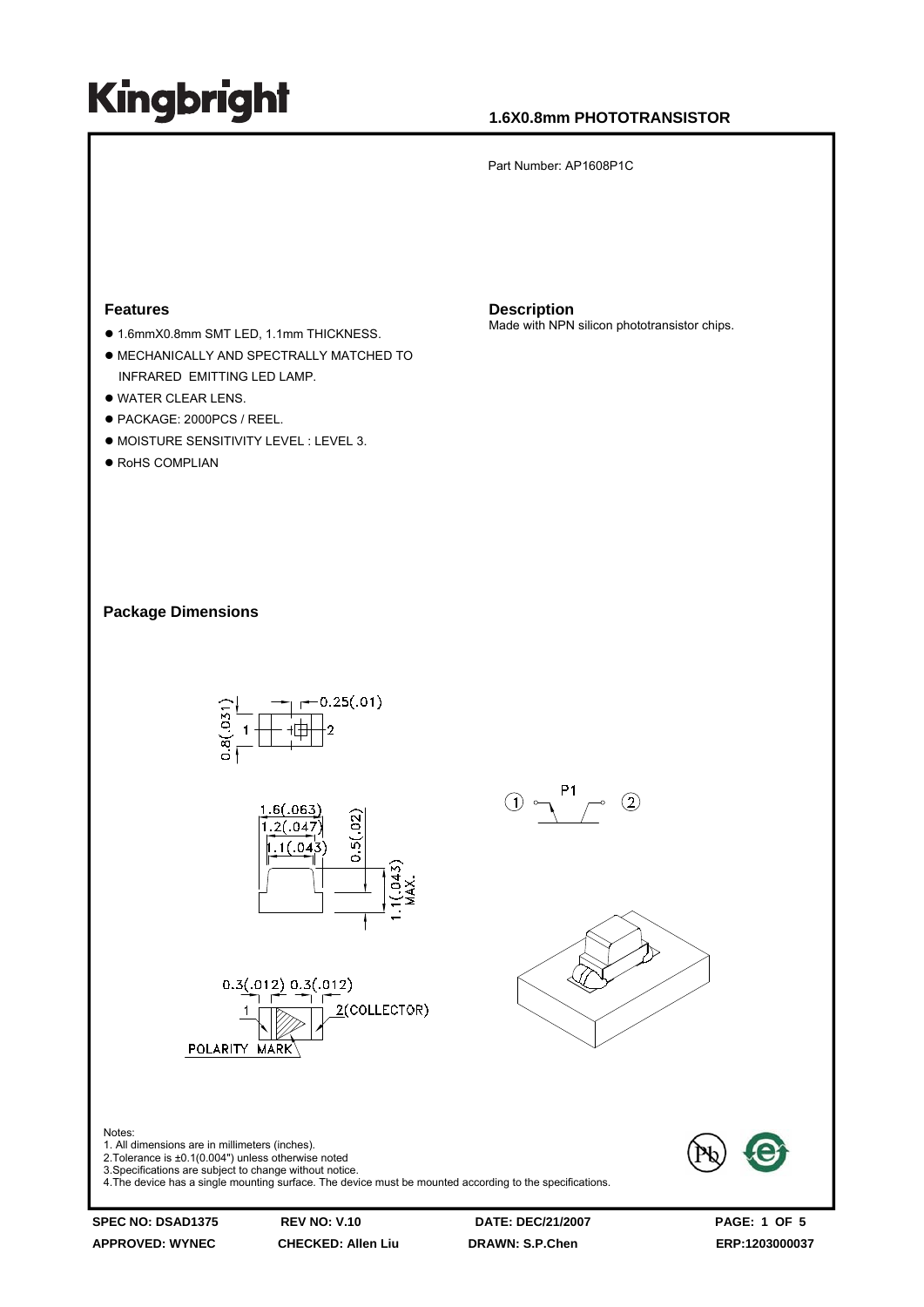#### **Electrical / Optical Characteristics at TA=25°C**

| Symbol         | <b>Parameter</b>                        | Min. | Typ. | Max. | <b>Units</b> | <b>Test Conditions</b>                             |
|----------------|-----------------------------------------|------|------|------|--------------|----------------------------------------------------|
| <b>VBR CEO</b> | Collector-to-Emitter Breakdown Voltage  | 30   |      |      | $\vee$       | $lc = 100uA$<br>Ee=0mW/c $m^2$                     |
| <b>VBRECO</b>  | Emitter-to-Collector Breakdown Voltage  | 5    |      |      | $\vee$       | $IE=100uA$<br>Ee=0mW/c $\mathrm{m}^*$              |
| VCE (SAT)      | Collector-to-Emitter Saturation Voltage |      |      | 0.8  | V            | $lc = 2mA$<br>Ee=20mW/c $\text{m}^2$               |
| I CEO          | <b>Collector Dark Current</b>           |      |      | 100  | nA           | $VCE=10V$<br>Ee=0mW/c $m^2$                        |
| <b>TR</b>      | Rise Time (10% to 90%)                  |      | 15   |      | us           | $VCE = 5V$<br>$lc=1mA$<br>$RL = 1000\Omega$        |
| TF             | Fall Time (90% to 10%)                  |      | 15   |      | us           |                                                    |
| I(ON)          | On State Collector Current              | 0.1  | 0.3  |      | mA           | $VCE = 5V$<br>Ee=1mW/c $m^2$<br>$\lambda = 940$ nm |
| 201/2          | Viewing Angle                           |      | 120  |      | deg          |                                                    |

#### **Absolute Maximum Ratings at TA=25°C**

| <b>Parameter</b>                                          | <b>Max.Ratings</b>                 |  |  |
|-----------------------------------------------------------|------------------------------------|--|--|
| Collector-to-Emitter Voltage                              | 30V                                |  |  |
| Emitter-to-Collector Voltage                              | 5۷                                 |  |  |
| Power Dissipation at (or below) 25°C Free Air Temperature | 100mW                              |  |  |
| <b>Operating Temperature</b>                              | $-40^{\circ}$ C To $+85^{\circ}$ C |  |  |
| Storage Temperature                                       | $-40^{\circ}$ C To $+85^{\circ}$ C |  |  |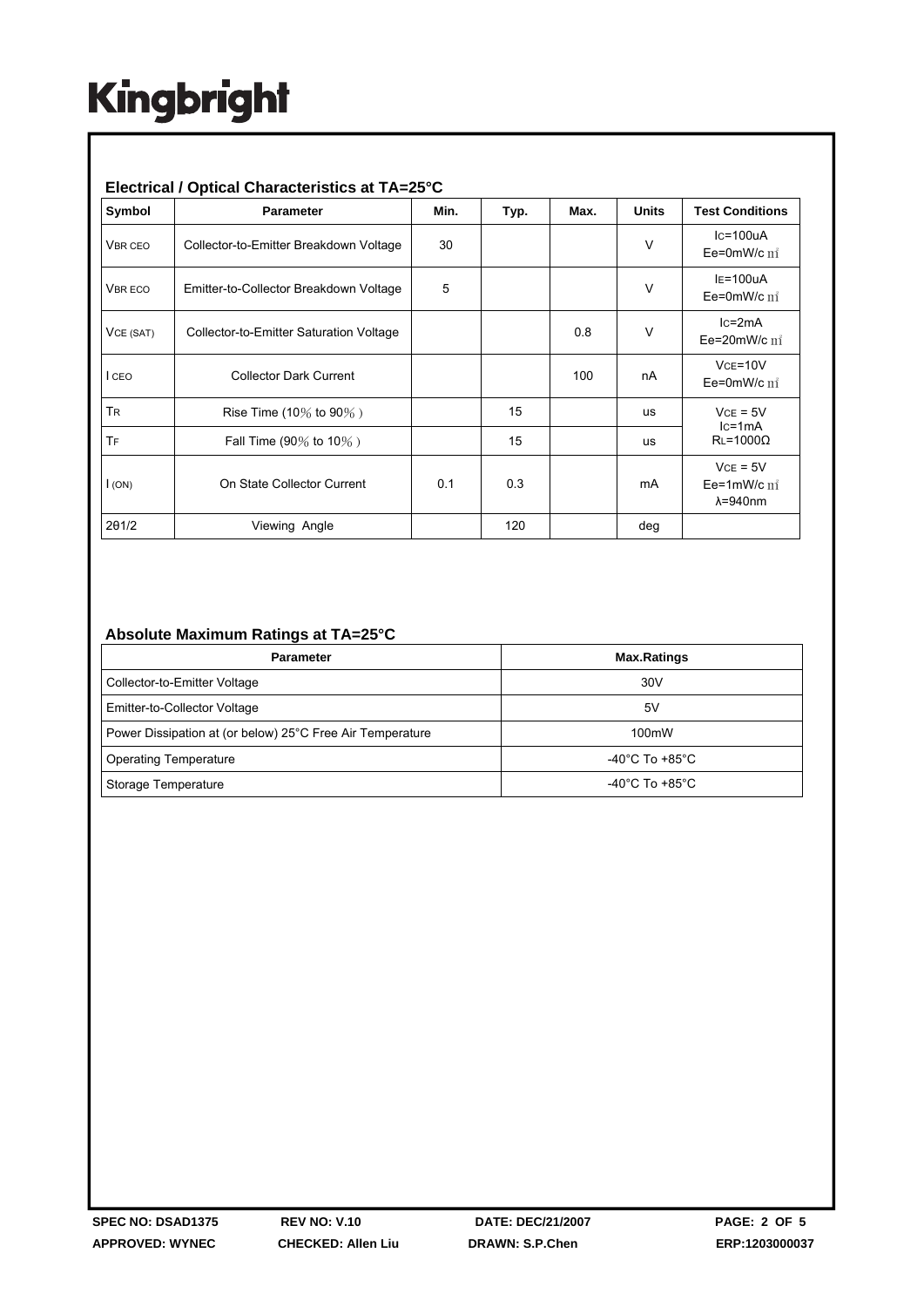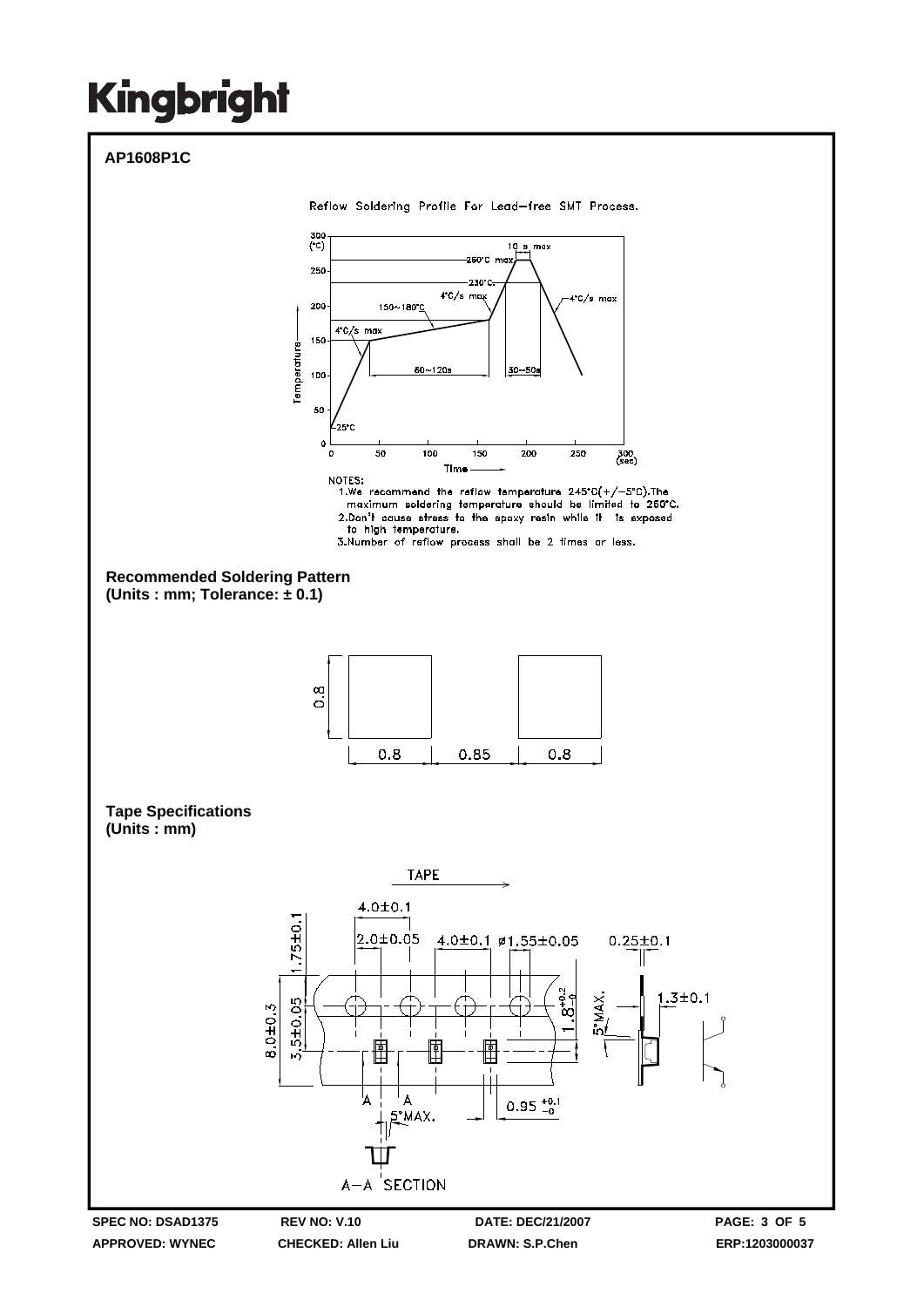